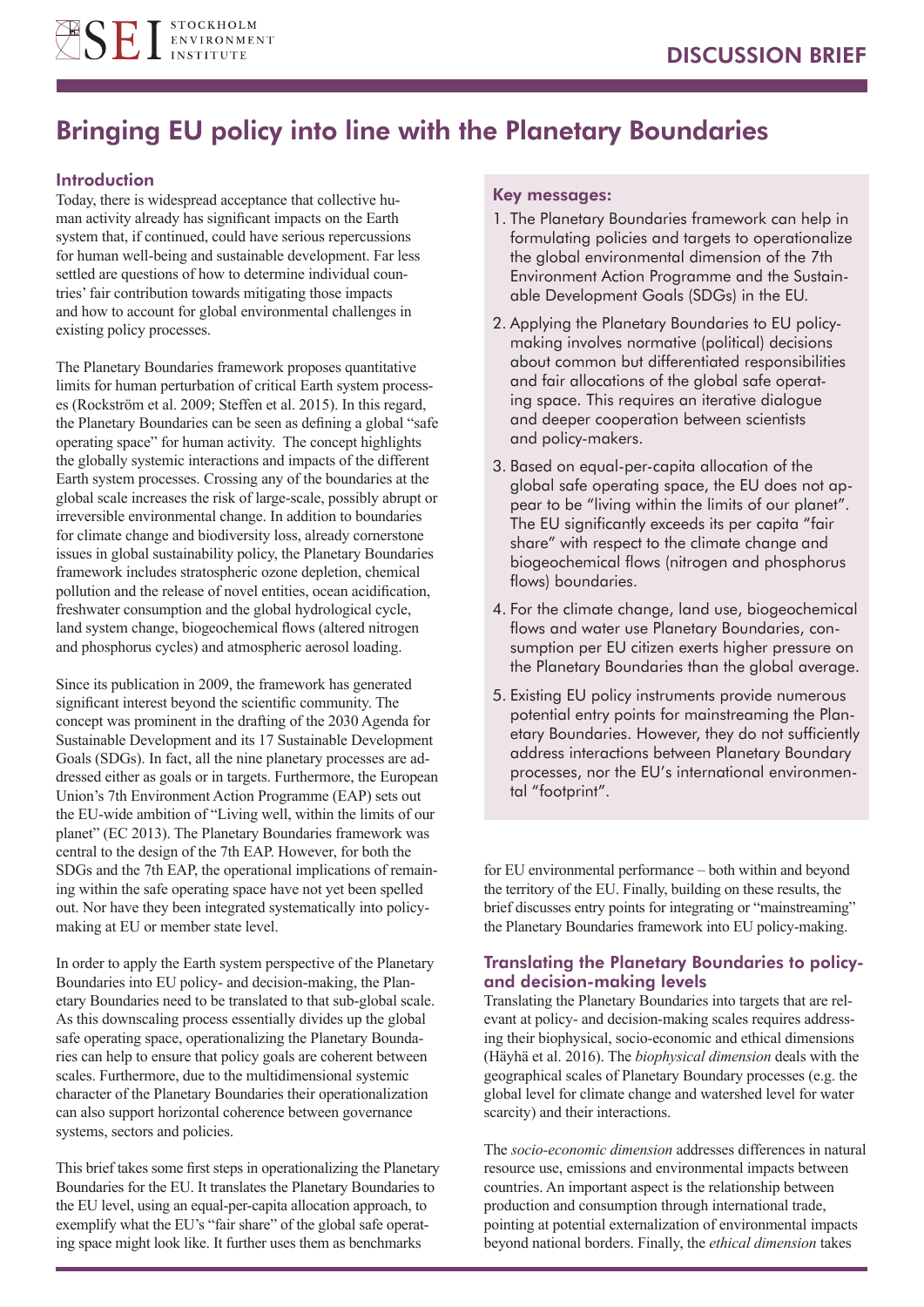into account the differences between countries' and individuals' rights, abilities and responsibilities with respect to resource use and environmental impacts.

Translating the Planetary Boundaries to operational levels can best be done in two consecutive steps: i) downscaling of the boundaries to the regional or national level, and ii) using the downscaled boundaries as benchmarks for regional or national environmental performance.

#### **Downscaling of the Planetary Boundaries**

In general terms, downscaling a Planetary Boundary requires converting its biophysical control variable into a global budget that then can be allocated, for example, to regions or individual countries. This allocation inevitably has ethical implications, as it directly relates to questions of fairness, including equality, (historic) responsibility, capacity to act, right to development, and anticipated future requirements such as for land, water and energy. Some of the possible factors to apply these normative criteria into actual allocation include a country's share in the global population, land area or economic output, its resource efficiency compared to other countries, or the country's historical share in global resource use, emissions or environmental impacts.

A broad range of allocation criteria and their implications for countries or regions have been thoroughly debated in the context of international climate negotiations. For the other Planetary Boundaries, most downscaling efforts so far have applied the equal-per-capita criterion, which has the advantage of conceptual simplicity. This criterion implicitly views the Earth system as a "global commons", with every person having equal rights to use or pollute it.

For some Planetary Boundaries, simply dividing up a global budget is not sufficient or may even be inappropriate. In cases where the effects of the relevant processes on Earth system functioning depend on the place where change is happening, it is important to make a spatially explicit assessment of their sub-global drivers or impacts, and integrate this with top-down allocations of the global budget.

Furthermore, for some boundaries, the temporal trajectory matters, and should be factored in when downscaling. For example, in the case of the climate boundary, the rate of emission reductions has an effect on the remaining carbon emissions budget and on the level of global warming. To remain within a safe operating space for climate change, carbon emissions have to go to zero by about mid-century, and if the global carbon emissions budget is exceeded, "negative emissions" (i.e. removing  $CO<sub>2</sub>$  from the atmosphere and storing it on land, underground or in the oceans) would be required to offset excess emissions. This means that for the downscaling of the climate change boundary, not only the cumulative carbon emission budget needs to be taken into account, but also the emission reductions pathway over time.

#### **Benchmarking environmental performance**

The downscaled Planetary Boundaries can serve as benchmarks for environmental performance, either for productionbased performance (i.e. the pressures related to production exerted within a country's territory) or consumption-based performance (i.e. the pressures related to the goods and services consumed in the territory, including external pressures associated with imports). Figure 1 provides an overview of how the two relate.

For the EU, production-based environmental performance data is generally available from institutions such as the European Environment Agency (EEA), Eurostat, the European Forest Institute (EFI) or the UN Food and Agriculture Organization (FAO).

Consumption-based performance data is more difficult to obtain and requires extra calculations. It demands a thorough and quantitative assessment of the supply chains from primary production to final consumption, and the associated environmental pressures all along these chains. Initial consumption-based performance measures, using multi-regional input-output or physical flow analyses, are available at EU level related to some of the Planetary Boundaries, including  $CO<sub>2</sub>$  emissions, land use, anthropogenic nitrogen fixation, phosphorus release into the environment, and freshwater use.



Figure 1: Comparison of production-based and consumption-based perspectives in environmental accounting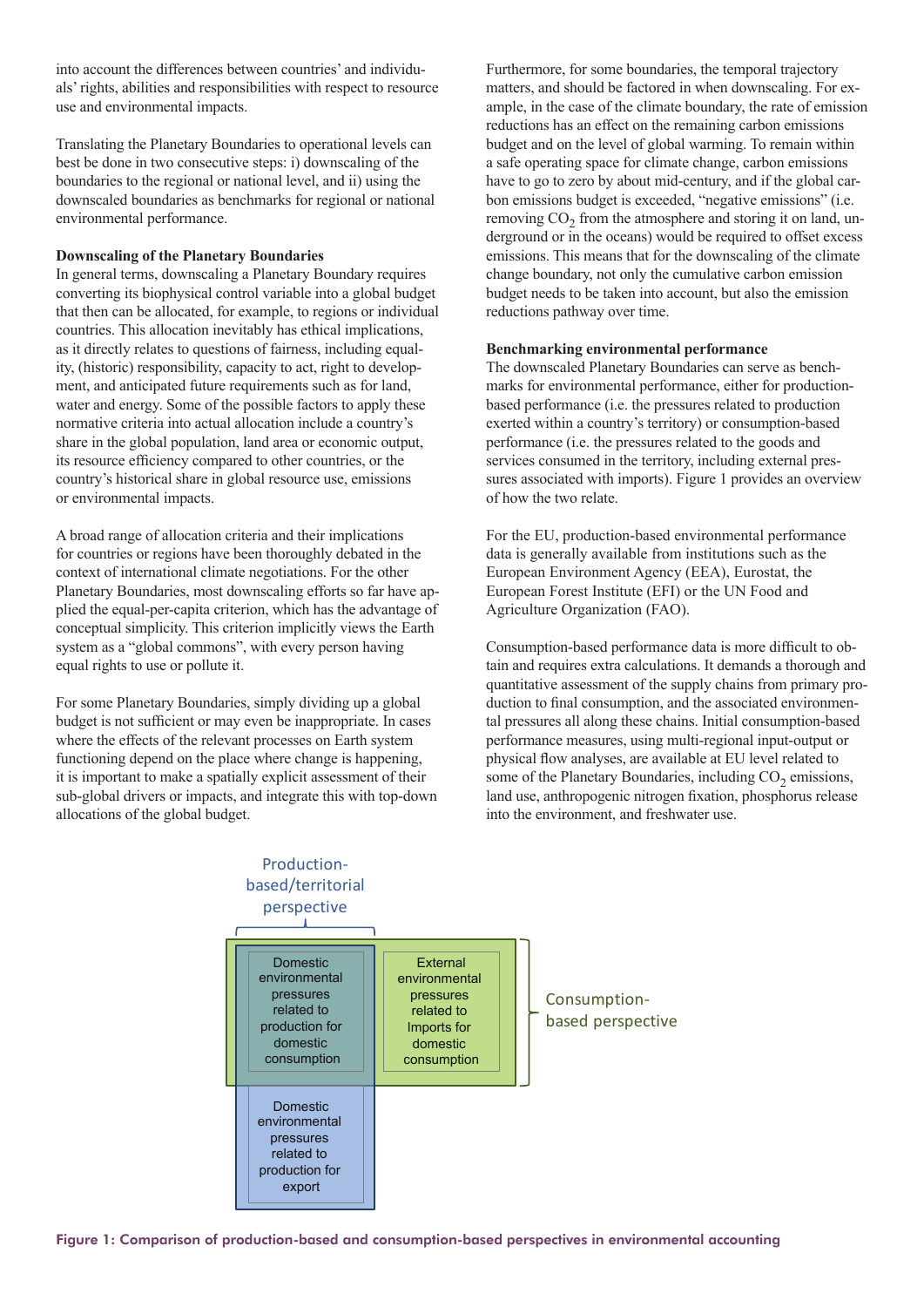## Is Europe's environmental performance "within the limits of our planet"?

Benchmarking the EU's environmental performance against the downscaled Planetary Boundaries for the region (see Figure 2) provides a clear answer to the question of whether the EU lives within the limits of the planet: it does not, for most of the boundaries analysed, whether from a production-based or consumption-based perspective.

For this study, five of the nine Planetary Boundaries were analysed: climate change, land system change, biogeochemical flows (nitrogen and phosphorus), freshwater use and biosphere integrity. The remaining boundaries either have not yet been transgressed at the global level (stratospheric ozone, ocean acidification) or do not yet have quantified control variables, making them impossible to measure (aerosol loading, novel entities/chemical pollution).

The downscaling was done on the basis of equal per-capita allocation. As the EU is home to about 7% of the global population, 7% of the respective Planetary Boundary value was allocated to the EU. For the EU's consumption-based performance, only the most recent data source was used for each Planetary Boundary.

Figure 2 compares EU and global per-capita performance on the four downscaled Planetary Boundaries. It is clear that the EU significantly exceeds its equal-per-capita "fair share" of the global safe operating space for climate change and biogeochemical (nitrogen and phosphorus) flows. For land system change, the boundary is only (slightly) transgressed in terms

of consumption-based performance. For freshwater use, the EU remains within the calculated fair share for both consumption- and production-based performance. In both cases, this is mainly a result of the EU's much higher resource-use efficiency for land and water, compared to the global average.<sup>1</sup> Figure 3 also shows that in every case, EU consumption puts more pressure on the respective boundary per capita than the global average.

 For the *climate change* boundary there is internationally agreed policy commitment to holding the increase in global average temperature to well below 2°C above pre-industrial levels and preferably below 1.5°C. To have a 66% chance of staying well below a global mean temperature increase of 2°C means a remaining global budget of roughly  $1000$  Gt  $CO<sub>2</sub>$ (IPCC 2014). The EU's relative transgression of its downscaled share (70 Gt  $CO<sub>2</sub>$  equally allocated between the remaining years of the 21st century:  $1.6$  t CO<sub>2</sub> per capita per year) is currently more pronounced than for any of the other Planetary Boundaries. Moreover, at current  $CO<sub>2</sub>$  emission levels, the EU's net  $CO_2$  emissions have to go to zero within a couple of decades in order to stay within its allocated budget of 70 Gt  $CO<sub>2</sub>$ . Studies discussing regional emissions-reduction pathways in line with a global carbon budget, applying a range of equity and fairness principles, have concluded that by 2030 the EU will need to reduce its total greenhouse gas emissions by between 35% and 76% below 1990 levels (van Vuuren et al. 2016). For comparison, the current EU targets for 2030 and 2050 are 40% and 80–95% reduction in total greenhouse gas emissions below 1990 levels, respectively.



## Figure 2: The EU's production- and consumption-based performance (2007–2013) and global average performance on five Planetary Boundaries, benchmarked against downscaled values

Note: All values are EU-wide, except the performance for nitrogen flows, which has been calculated for Germany only due to limited data availability.

<sup>1</sup> For land see FAO yield statistics and for water see Gerten et al. (2013).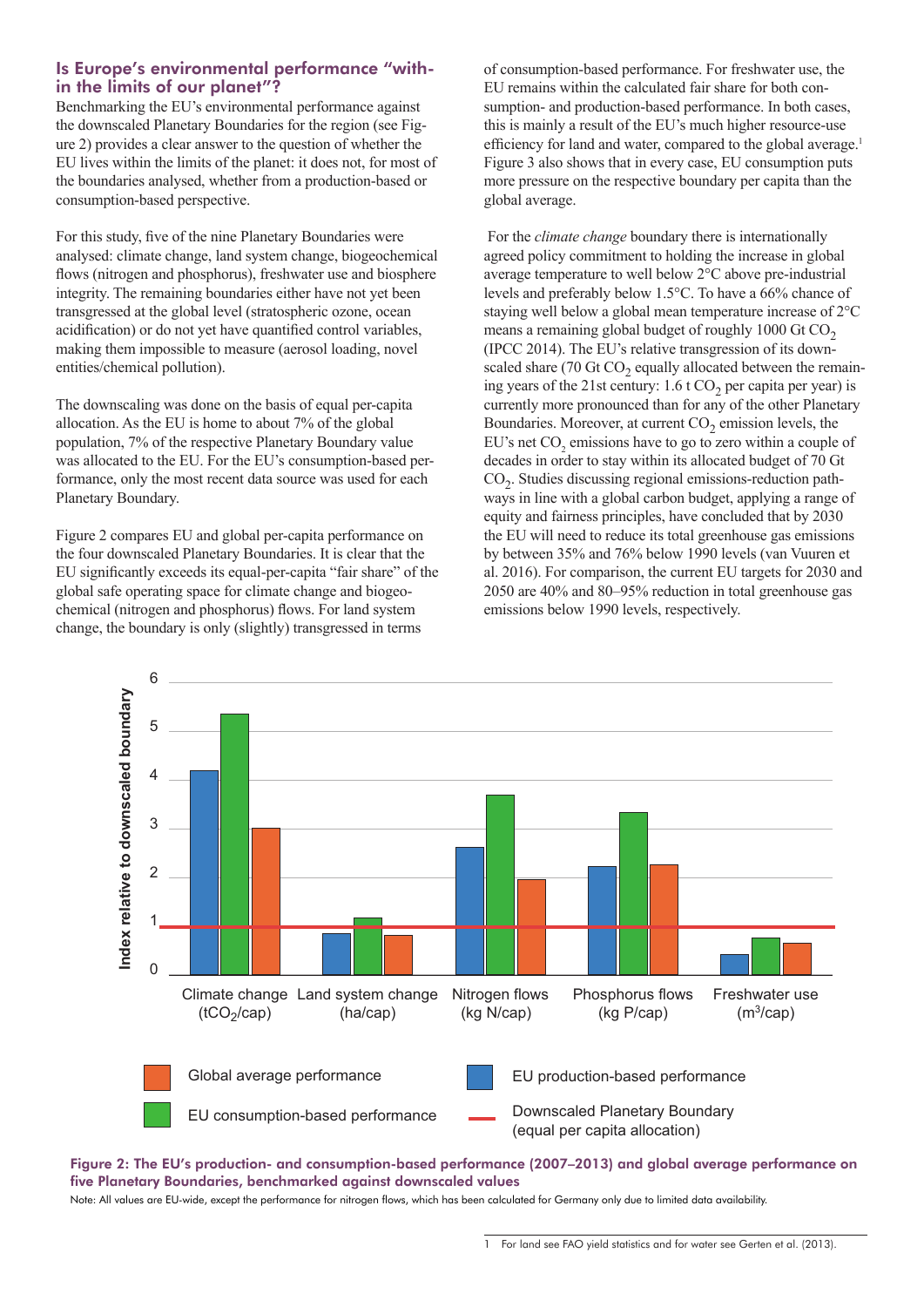For *land system change*, a significant fraction of the pressure linked to EU consumption is exerted outside the EU's borders, since the EU is a large net importer of agricultural products.<sup>2</sup> The EU's consumption and associated imports are responsible for about 10% of global trade-related deforestation (Cuypers et al. 2013; EC 2013), while there is no net deforestation within the EU itself. Since drivers and impacts of land system change are very context-specific (it is not only the land use – cropland or forest – that matters, but also land-use intensity and land management), the downscaled land system change Planetary Boundary needs to be further integrated with local or regional sustainability criteria.

The Planetary Boundary for *nitrogen* (*biogeochemical flows*) is globally exceeded by a factor of 2. Generalizing from German figures (for reasons of data availability), we find that the downscaled Planetary Boundary is exceeded nationally by more than a factor of 2 from a production-based perspective and more than a factor of 3 from a consumption-based perspective. Furthermore, the improvement anticipated under existing and planned German and European nitrogen regulations is not sufficient to bring Germany back into its equal-per-capita share of the safe operating space, not even from a production-based perspective (Hoff et al. 2017). Also, similar to the land system change boundary, this initial downscaling and benchmarking of the global boundary needs to be integrated with contextspecific local or regional sustainability criteria for nitrogen fixation and release into the environment.

The Planetary Boundary for *phosphorus* (*biogeochemical flows*) is exceeded globally by more than a factor of 2 and by roughly the same in the EU's territorial production. As for nitrogen, the EU's consumption-based pressures exceed the downscaled boundary by about a factor of 3. As in the case of the other context-specific boundaries, operationalization of the phosphorus boundary also needs to account for local and regional sustainability criteria, including for example the vulnerability of receiving ecosystems such as lakes and coastal zones. It is worth noting that while the phosphorus boundary is defined in terms of negative environmental impacts (such as eutrophication), phosphorus is both a non-renewable mineral resource and an essential plant nutrient for agriculture, meaning that its availability has major implications for global food security. Accordingly, addressing both hotspots of overuse such as Europe and deficit regions such as Africa will play a major role in meeting environment and development (food security) goals simultaneously.

The Planetary Boundary for *freshwater use* is currently not exceeded globally nor at the EU level. However, this boundary needs to be developed further in order to better integrate largescale water-related sustainability issues with local-scale limitations on water withdrawals, such as the water requirements of aquatic ecosystems (so-called environmental flows) or local water scarcity problems, for example around the Mediterranean. Further integration of the freshwater Planetary Boundary with bottom-up sustainability criteria would also need to account for water quality constraints, and the water required by natural and rain-fed agricultural vegetation ("green water"),

 as well as the interactions of the water boundary with other boundaries, in particular land system change.

The *biosphere integrity* boundary does not yet have a clear quantitative "budget" that can easily be scaled. An assessment of EU's fair share of the safe operating space is thus not yet possible. However, all across Europe, biodiversity intactness is severely compromised, both in terms of species richness (<80%) and species abundance (<90%), to levels beyond the precautionary Planetary Boundary value (Newbold et al. 2016). This is not surprising, given Europe's very long history of habitation, agriculture, and urbanization. There is also more information available for the EU's territorial (production-based) than for consumption-based and external threats to biodiversity, although several studies on consumption-based biodiversity indicators have been published recently (e.g. Wilting et al. 2017). In order to eventually arrive at a fair share for biosphere integrity for the EU, the knowledge base on both territorial and consumption-based performance needs to be advanced in line with further development of the control variables.

Given the immature state of some of the underlying downscaling and benchmarking methods and data, as well as the continued scientific development of some of the Planetary Boundaries themselves, these findings should be treated as initial results that need further refinement. To better assist policy-makers in operationalizing the Planetary Boundaries, the boundaries require further research and development. This includes improved quantification of each boundary and of their respective control variables, in particular development of robust control variables for the freshwater and biosphere integrity boundaries and for the four boundaries not examined here.

In the area of downscaling, more diverse fairness and equity criteria should be explored and tested. Here insights gained from applying different criteria to the climate change boundary, as well as from the science-policy debate on climate change mitigation, could be instructive for the other boundaries. For several Planetary Boundaries – including biogeochemical cycles, land use, water use and biosphere integrity – top-down allocation of the global safe operating space needs to be further integrated with local and regional sustainability criteria. Finally, consumption-based environmental footprinting and underlying trade and supply chain data generally need to be improved.

## Linking the Planetary Boundaries to EU policy

The next step in applying the Planetary Boundaries framework in EU policy-making, building on the initial results presented in the previous section, is to see how each of the boundaries is represented in existing or planned polices. This kind of policy mapping can help to identify entry points.

Numerous short-term and long-term policies and associated targets (up to 2050) have been developed in line with the vision of the 7th EAP, all of which can serve as entry points for mainstreaming the Planetary Boundaries. They include the "Roadmap for moving to a competitive low-carbon economy" (EC 2011a), the long-term 2050 target for biodiversity and ecosystem services (natural capital protected, valued and appropriately restored) as part of the EU Biodiversity Strategy to 2020 (EC 2011b), and the goal of zero land take by 2050 as part of the "Roadmap to a resource-efficient Europe" (EC 2011c),

<sup>2</sup> This assessment was done using the original cropland-based definition of this boundary (Rockström et al. 2009). For the newly defined forest-based land boundary (Steffen et al. 2015) no fully quantitative assessment of the externalization of pressures through trade is yet available.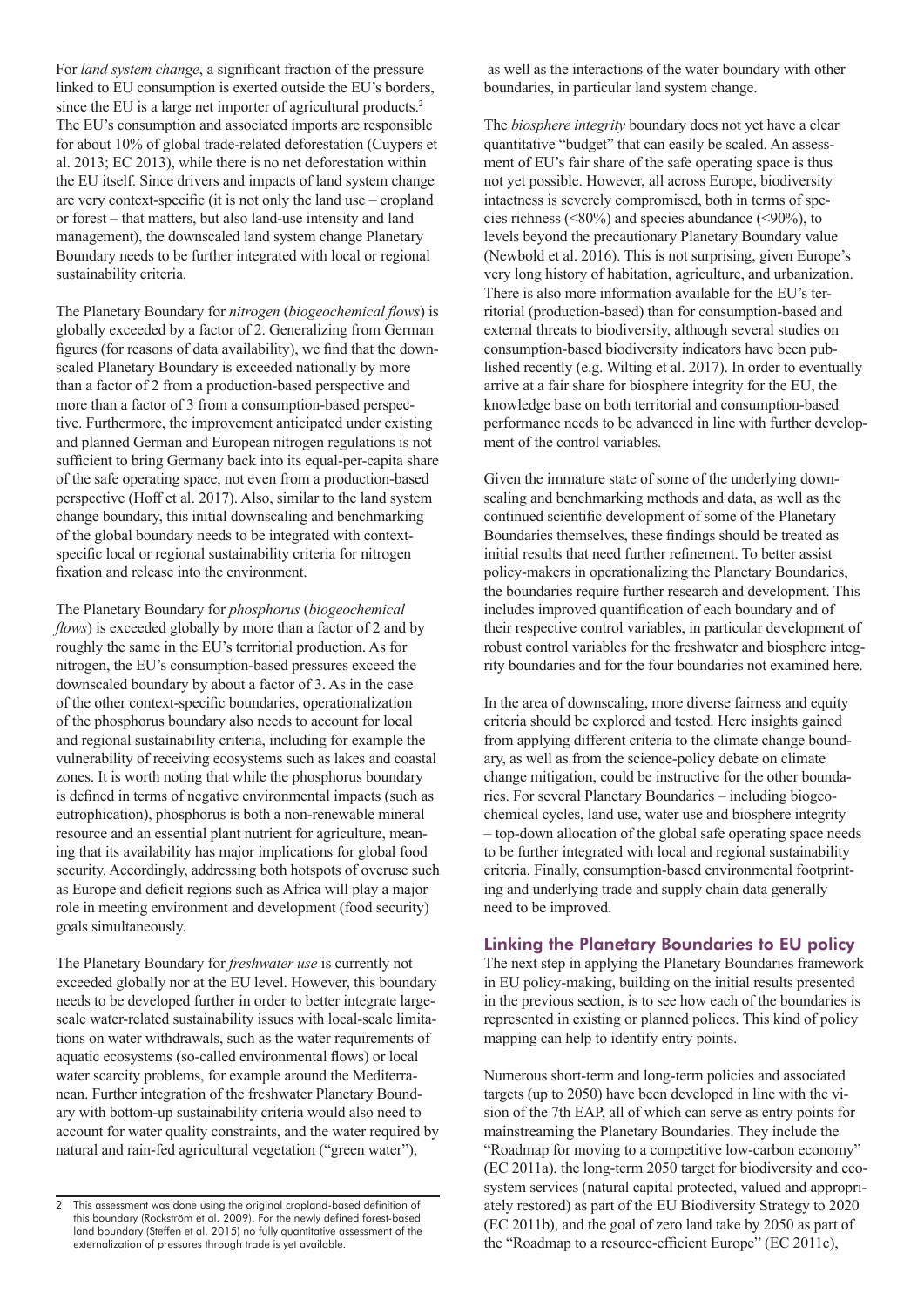



and other policy frameworks such as the Water Framework Directive (Directive 2000/60/EC) and the Emissions Ceiling Directive (2001/81/EC) for nitrogen.

Figure 3 sketches some links between the individual Planetary Boundaries and major EU Directives and Regulations. Although this is far from being a comprehensive policy mapping, it shows that the EU already has policy instruments related to most of the processes underlying the Planetary Boundaries. While no fully quantitative global control variables have yet been proposed for aerosol loading and chemical pollution, there are already several Directives and Regulations in place to prevent these issues from becoming large-scale problems.

However, these policy instruments only refer to one or other of the processes; none addresses their interlinkages – for example between air quality (aerosols), nutrient cycling and management, climate change and biodiversity. Also, while most of these environmental processes and impacts are relatively well addressed within the EU territory, there are still major policy gaps related to the EU's environmental impact outside its territory.

In addition to the existing EU-level policies, Europe is fully committed to implementing the 2030 Agenda for Sustainable Development and the SDGs within the EU and in its development cooperation partner countries. This implementation builds on existing EU policies and actions, for further developing a longer-term vision for the EU (EC 2016; Lucas et al. 2016). Downscaled Planetary Boundaries and environmental footprint measures can support this process, as well as the monitoring, reporting and reviewing of its implementation from a global environmental perspective.

#### The way forward

Despite the current methodological and data limitations, insights from our analysis could already be used for integrating a global environmental and Earth system perspective into EU policy-making.

The key message from our initial analysis is that Europe is currently not "living within the limits of our planet". The EU exceeds its equal-per-capita fair share of the global safe operating space for several Planetary Boundary processes. This analysis is based on the EU's documented past and current performance. A priority for research would be developing scenarios of Europe's future performance and changing role, using approaches such as foresight and pathway analysis see (van Vuuren et al. 2015). This would require new data integration, modelling approaches and participatory scenario development capable of dealing with multiple boundaries and clusters of issues and integrated policies.

Further operationalizing the Planetary Boundaries requires more dialogue and deeper cooperation between scientists and policy-makers. This is because the scientific knowledge of global systemic risks to ecosystem resilience is evolving at the same time as human pressures are intensifying. Only through dialogue can the global boundary values be refined and translated into targeted information for EU and other sub-global policy- and decision-making contexts.

Applying the Planetary Boundaries also involves normative (political) decisions about how to apportion responsibility for responding to and mitigating environmental harms, and about fair allocations of the global safe operating space and natural resources. Such "co-operationalization" of the Planetary Boundaries by scientists and policy-makers together would increase both their legitimacy and the soundness of their scientific underpinning. Furthermore, improved knowledge about how the different Planetary Boundaries and different sustainability criteria interact across scales could help to strengthen policy coherence both horizontally (between sectors and disciplines) and vertically (between levels and scales).

The next step in such co-operationalization of the Planetary Boundaries for EU policy-making is systematic policy mapping to identify entry points for mainstreaming the Planetary Boundaries into relevant strategies and policies. This could be expanded into a gap analysis: "Do we have the right policies in place? What is missing?" Policy mapping also needs to go beyond first-order effects, such as climate policies impacting the climate boundary, and should also include indirect as well as external impacts of, for example, agricultural, trade, development or economic policies on the Planetary Boundaries.

The downscaled Planetary Boundaries could be used as benchmarks for new policies and regulatory regimes, for assessing their effectiveness in reducing pressure on critical Earth system processes. Related to this, new operational targets and key performance indicators could be proposed for each Planetary Boundary (e.g. with reference to EEA/EAP indicators) for monitoring national performance and for providing benchmarks within Europe. That could be a first step towards a European "dashboard" across different environmental goals.

Finally, the operationalization of the Planetary Boundaries can help to identify crucial issues where sustainability transformations are required, including in food systems, energy systems, transport and housing. This would frame the boundaries in terms of the safe operating space, and how to stay within it, pointing more directly to human activities and well-being, and thus connecting to the dual social-environmental challenge of the SDGs and the 7th EAP.